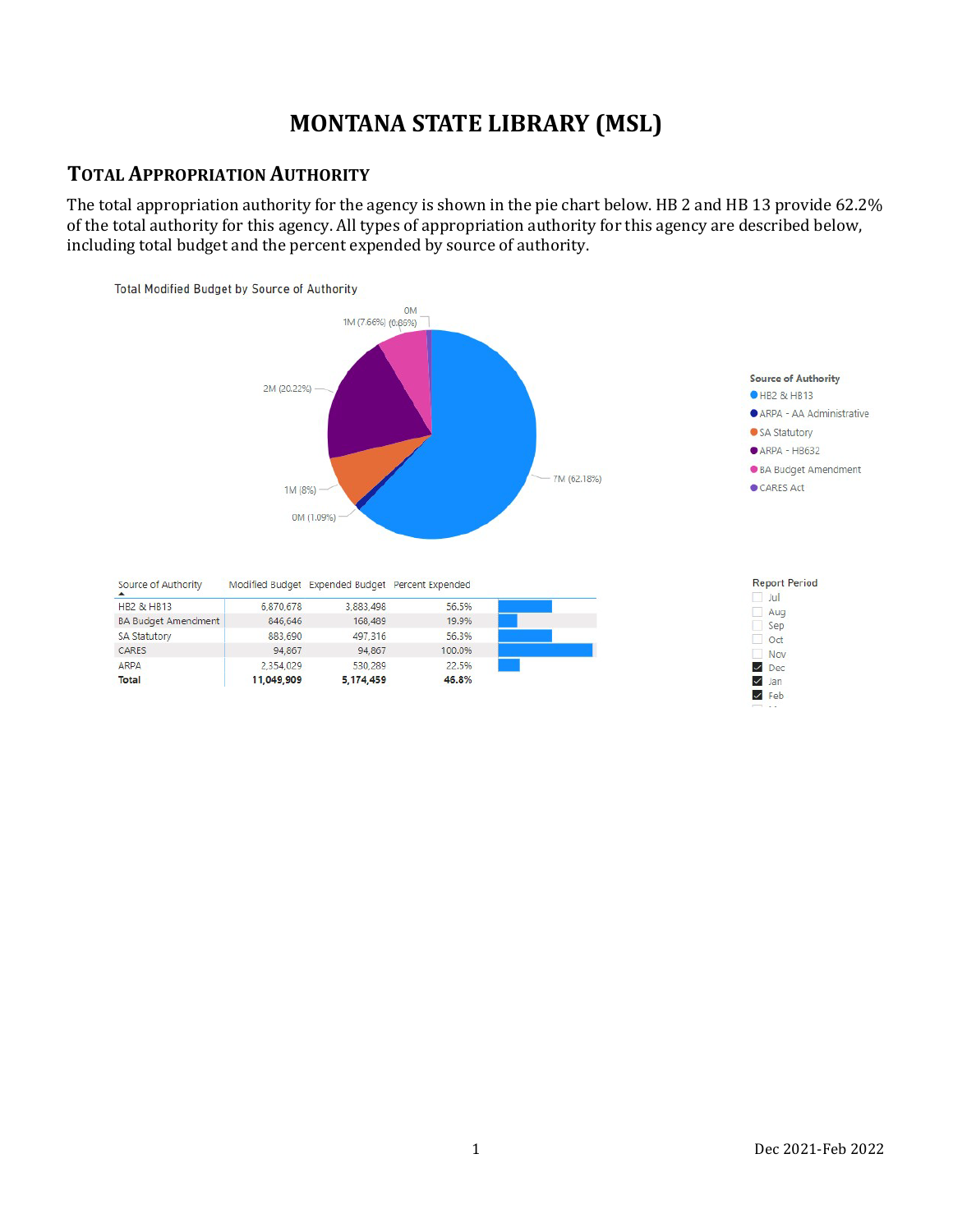#### **Other Bills**

#### *COVID-19 Authority*

The following chart is provided to allow the legislature to examine the funding that is available to the agency for COVID-19 impacts.



For FY 2022, the MSL's total COVID budget is approximately \$2.4 million. American Rescue Plan Act (ARPA) federal funding totaling \$2.2 million and Coronavirus Aid, Relief, and Economic Security (CARES) Act funding totaling \$95,000 was established as continuing authority from FY 2021. Additionally, in FY 2022, \$120,000 of COVID budget was established for the biennium through an administrative appropriation for the Newsline from the Department of Health and Human Services' funds for supporting older Americans and families.

In terms of expenditures in FY 2022, the MSL has expended \$225,000 of ARPA funding for the hotspots program, \$60,000 for Newsline, and \$246,000 for e-learning; the deadline for spending this funding is December 31, 2022. The CARES Act budget of \$95,000 has been fully expended.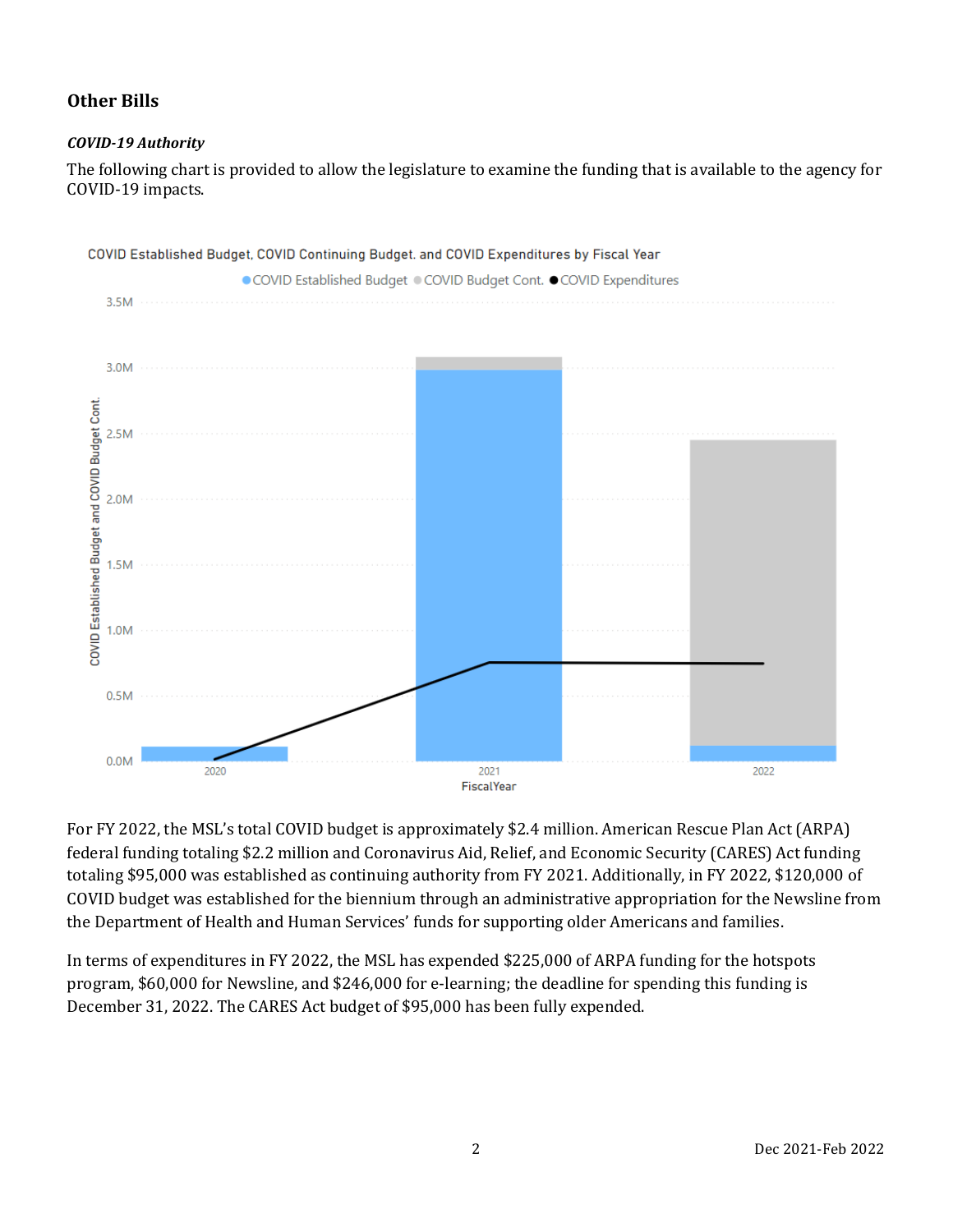#### **Statutory Appropriations**

Statutory appropriation authority for the MSL for FY 2022 totals approximately \$884,000. Of that total authority, \$434,000 is general fund for state aid grants to local libraries, and \$450,000 is state special revenue 9-1-1 funding for GIS mapping.

The MSL has expended \$432,000 of its state aid funding and about \$65,000 of its 9-1-1 funding. According to the MSL, a contractor has recently been selected and signed on for the NextGen 9-1-1 project, and additional expenditures are anticipated soon.

#### **Budget Amendments**

A total of \$847,000 of federal special revenue authority has been established through budget amendments. For this reporting period, \$300,000 of that authority was added for the development and delivery of natural resource inventory and assessment information and other GIS data under an agreement with the U.S. Department of Agriculture (USDA) Natural Resources Conservation Service (NRCS). The MSL has through September 2026 to expend the funds.

Of the \$168,000 expended of budget amendment authority in FY 2022, \$100,000 has been expended for data and information services provided under agreements with USDA NRCS. Additionally, \$33,000 has been expended under a grant from the Institute of Museum and Library Service's Laura Bush 21<sup>st</sup> Century Librarian Program related to developing training for small and rural libraries.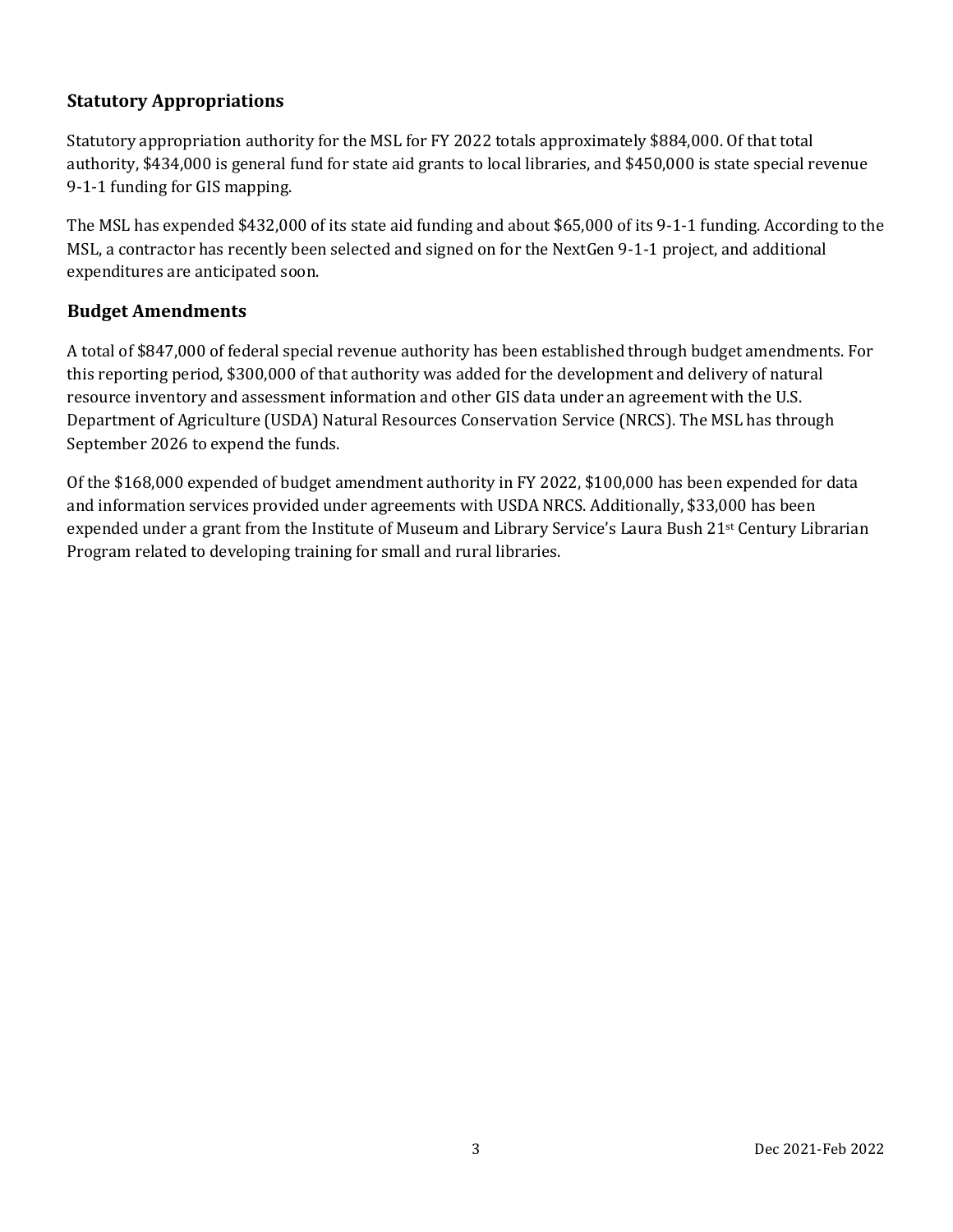## **TOTAL EXPENDITURE AUTHORITY**

ARPA

**Total** 

The total expenditure authority for the agency is shown in the following pie chart. Total expenditure authority includes non-budgeted proprietary funding and non-budgeted expenditures such as transfers or indirect costs which are not included in the previous pie chart as the expenditures are not appropriated.



Modified Budget and Expended Budget by Source of Authority

The MSL is the fiscal agent for the Montana Shared Catalog (MSC), a cooperative catalog project, funded by fees paid by participating libraries. The FY 2022 non-budgeted proprietary funding authorized for the MSC is about \$417,000. Of the total MSC budget, the MSL has expended \$391,000 or 93.7% of its FY 2022 budget. This expenditure percentage is slightly higher than was reported in the December LFD financial report. According to the agency, this was due to using Library and Services Technology Act (LSTA) federal funding instead of nonbudgeted proprietary funding for some expenditures during the quarter totaling approximately \$62,000.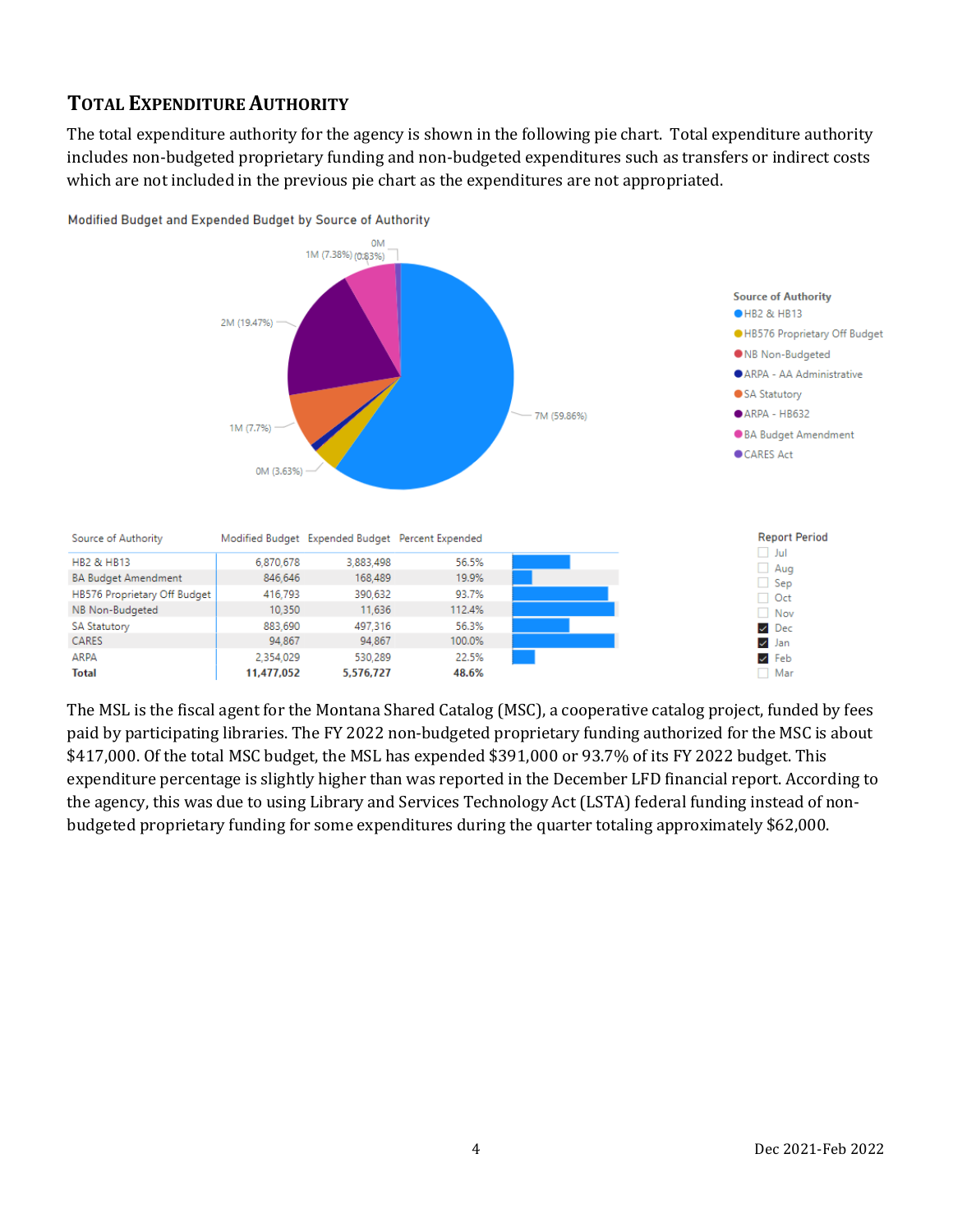### **HB 2 BUDGET MODIFICATIONS**

The following chart shows the HB 2 budget as passed by the legislature, including the pay plan, and the HB 2 modified budget through February 28, 2022. Net modifications to the budget include operating plan changes from one expenditure account to another, program transfers, reorganizations, and agency transfers of authority. The positive modifications and negative modifications are shown by program, expenditure account, and fund type.

| Legislative Budget Compared to Modified Budget - HB 2 Only |                        |            |                                  |                                                                                                 |  |
|------------------------------------------------------------|------------------------|------------|----------------------------------|-------------------------------------------------------------------------------------------------|--|
| Agency Name                                                |                        |            |                                  | Starting Budget Prior Period Modifications Legislative Budget Net Modifications Modified Budget |  |
| $\boxplus$ Library Commission<br><b>Total</b>              | 6,870,678<br>6,870,678 |            | 6.870.678<br>0<br>6,870,678<br>0 | 6.870.678<br>6,870,678                                                                          |  |
|                                                            |                        |            |                                  |                                                                                                 |  |
| Acct & Lvl 1 DESC                                          |                        |            |                                  | Starting Budget Prior Period Modifications Legislative Budget Net Modifications Modified Budget |  |
| ⊞ 61000 Personal Services                                  | 2,405,796              | 145,000    | 2.550.796                        | 2,550,796                                                                                       |  |
| □ 62000 Operating Expenses                                 | 3,266,904              | $-148.044$ | 3,118,860                        | 3,118,860                                                                                       |  |
| ⊞ 66000 Grants                                             | 1,197,978              | 0          | 1,197,978                        | 1,197,978                                                                                       |  |

| Fund Type                 |           | Starting Budget Prior Period Modifications Legislative Budget Net Modifications Modified Budget |           |           |  |
|---------------------------|-----------|-------------------------------------------------------------------------------------------------|-----------|-----------|--|
| ⊞ 01 General              | 2,829,605 |                                                                                                 | 2.829.605 | 2,829,605 |  |
| ⊞ 02 State/Other Spec Rev | 3.157.383 |                                                                                                 | 3.157.383 | 3.157.383 |  |
| ⊞ 03 Fed/Other Spec Rev   | 883,690   |                                                                                                 | 883,690   | 883,690   |  |

There have been no modifications to the MSL's HB 2 budget for this reporting period.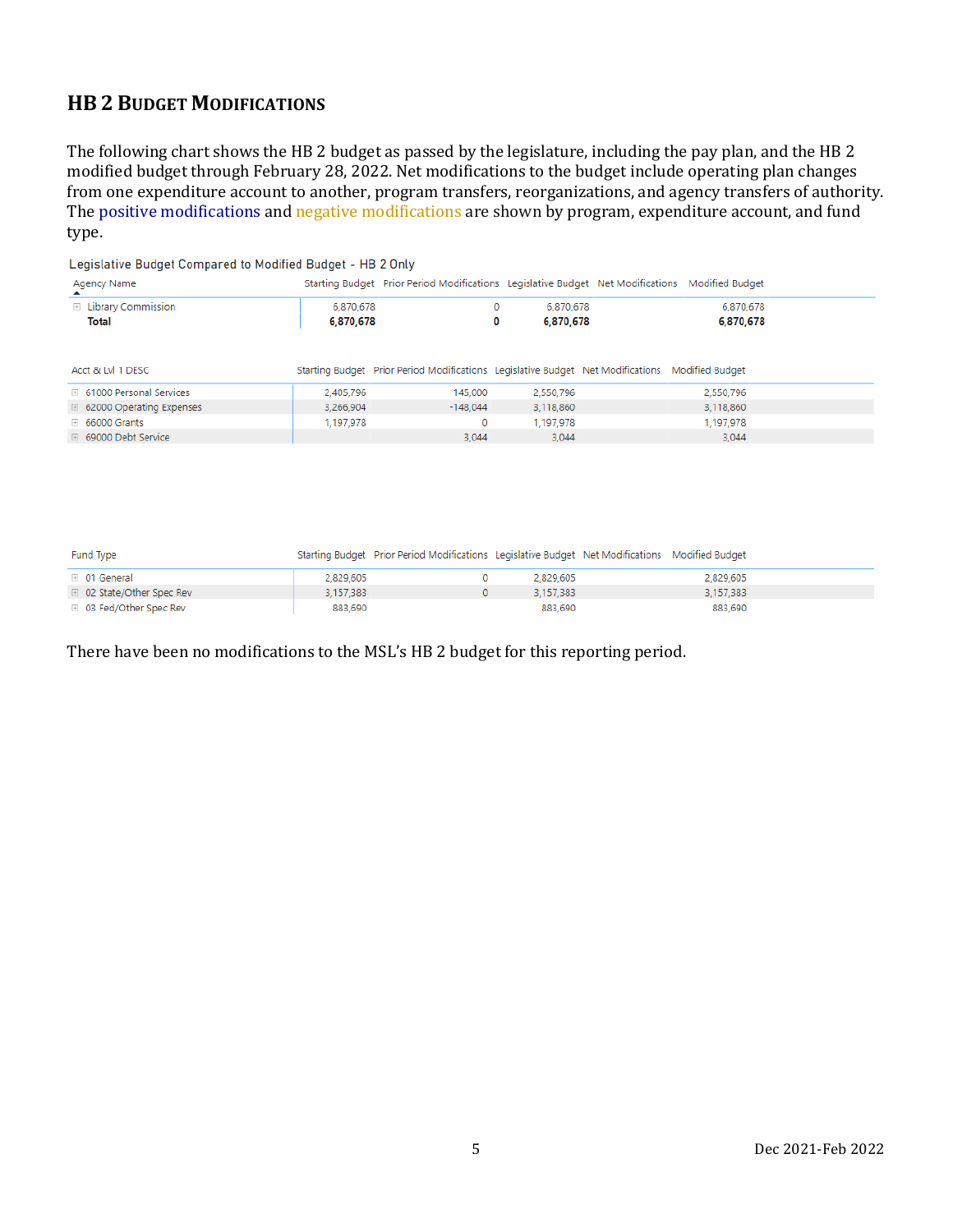## **HB 2 APPROPRIATION AUTHORITY**

The following chart shows the appropriated budget for the agency compared to expenditures through February 28, 2022.



Expended Budget and Remaining Budget by Fund Type - HB 2 Only

By fund type, this budget is comprised of \$2.8 million of general fund, \$3.2 million of state special revenue, and \$900,000 of federal special revenue. MSL has expended \$1.7 million of its general fund budget, \$1.4 million of its state special revenue budget, and \$698,000 of its federal special revenue budget through February 2022.

By account, the MSL has expended \$2.4 million or 95.8% of its personal services budget. Personal services is discussed below and was also addressed in the December 2021 quarterly report. MSL has expended \$1.2 million or 38.5% of its operating expenses budget. For grants, the MSL has expended \$236,000 of coal severance tax funds for payments to local library federations.

To align the agency's budget with planned expenditure, the MSL has submitted a budget modification request to move a total of \$1.5 million of authority from operating expenses and grants to personal services in FY 2022 and to move a total of \$1.6 million of authority from operating expenses and grants to personal services in FY 2023. That request is currently under review by the Governor's budget office.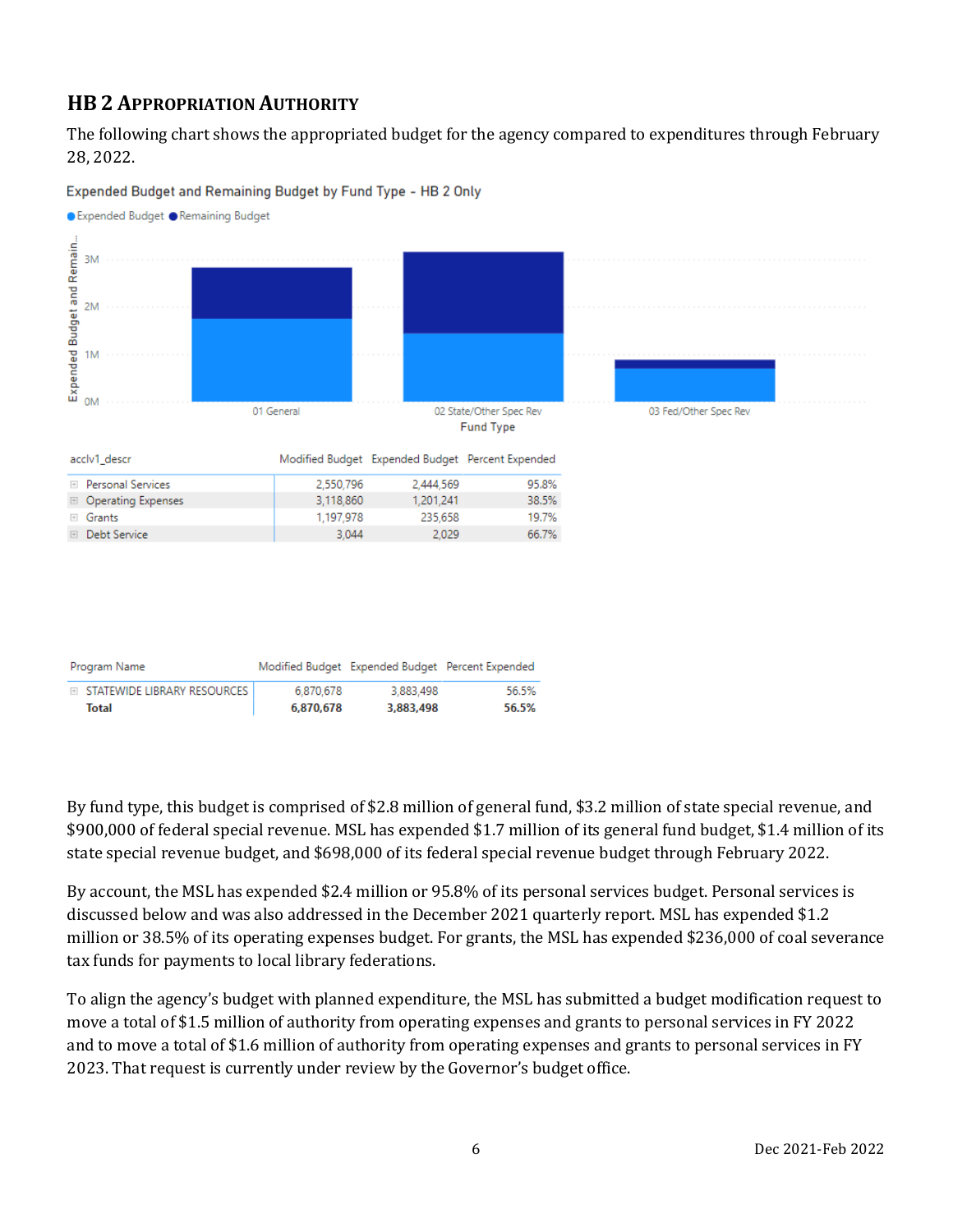#### **Personal Services**

The following chart shows the filled and vacant FTE within the agency through February 1, 2021.



Of the 31.46 FTE under HB 2, the MSL has had 2.66 vacant FTE. These vacancies include a GIS specialist position and an IT systems administrator.

In terms of hours utilized, out of the available hours through February 1, 2022, the MSL has utilized 93.7%.

#### *Next Steps for Personal Services Reporting*

In upcoming Quarterly Financial Reports, the LFD will begin the process of a more comprehensive look at personal services. The LFD will compare two executive "snapshots" -- July 2020 and July 2022. The analysis will identify adjustments adopted by the legislature in 2021 and modifications made by the agencies, within the confines of budget law.

The September Quarterly Financial Report will provide the complete comparison from July 2020 to July 2022. Ultimately, the analysis will result in a description of all the components that will be part of the executive's decision package one (DP 1) 2025 biennium budget request. This work will prepare legislators for budget deliberations in the 2023 session. For a review of how DP 1 works and snapshot components, please read this [short brochure](https://montana.maps.arcgis.com/apps/Cascade/index.html?appid=23095fcf15754f4fb38b63c58a884b97) from 2019.